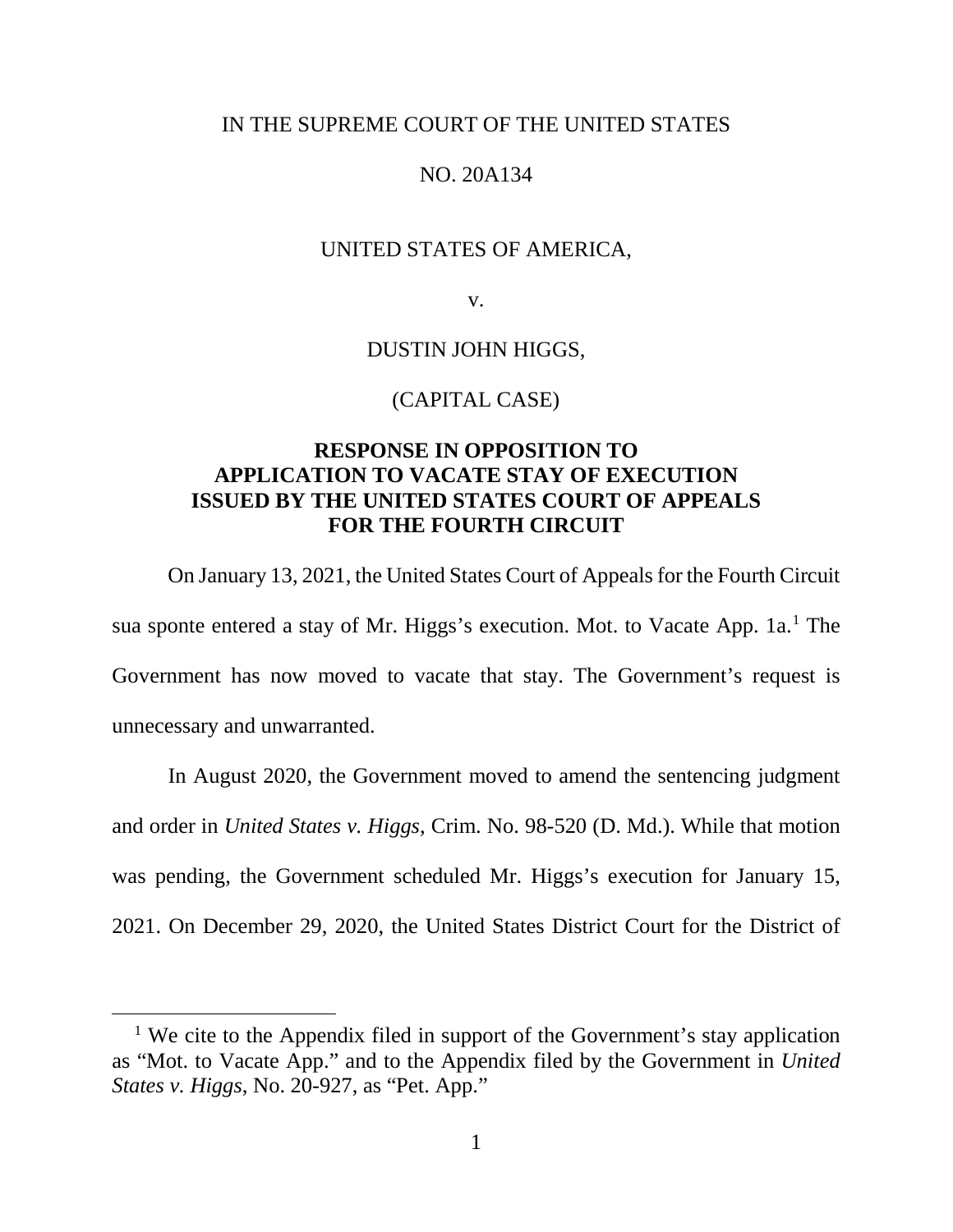Maryland denied the Government's motion to amend the judgment. Pet. App. 1a– 17a. The Government appealed.

After reviewing the parties' briefs, the Fourth Circuit scheduled oral argument for January 27, 2021. Pet. App. 27a. The Government moved to expedite or dispense with oral argument, which the Fourth Circuit denied. Pet. App. 29a. The Government then asked this Court to remove this case from the Fourth Circuit by granting either certiorari before judgment or mandamus. Petition, *United States v. Higgs*, No. 20- 927 (Jan. 11, 2021). Mr. Higgs responded to the Government's request, and the Government replied.

After the Government sought review in this Court, the Fourth Circuit sua sponte entered a stay. Mot. to Vacate App. 1a. Although the Fourth Circuit did not explain its reasoning, its intent is relatively clear. At no previous time had either the district court, the Fourth Circuit, or this Court entered a stay. It was and is conceivable that the date of Mr. Higgs's scheduled execution would pass—or that it would be late in the day on that date—before this Court rules on the Government's Petition. The Fourth Circuit likely issued the stay to preserve its own jurisdiction in that event, and to make clear to all parties that an execution could not go forward in the absence of a ruling in the Government's favor by this Court.

The Government says that the stay is unnecessary because it has indicated that it will not execute Mr. Higgs unless it gets relief from the district court's order. Mot.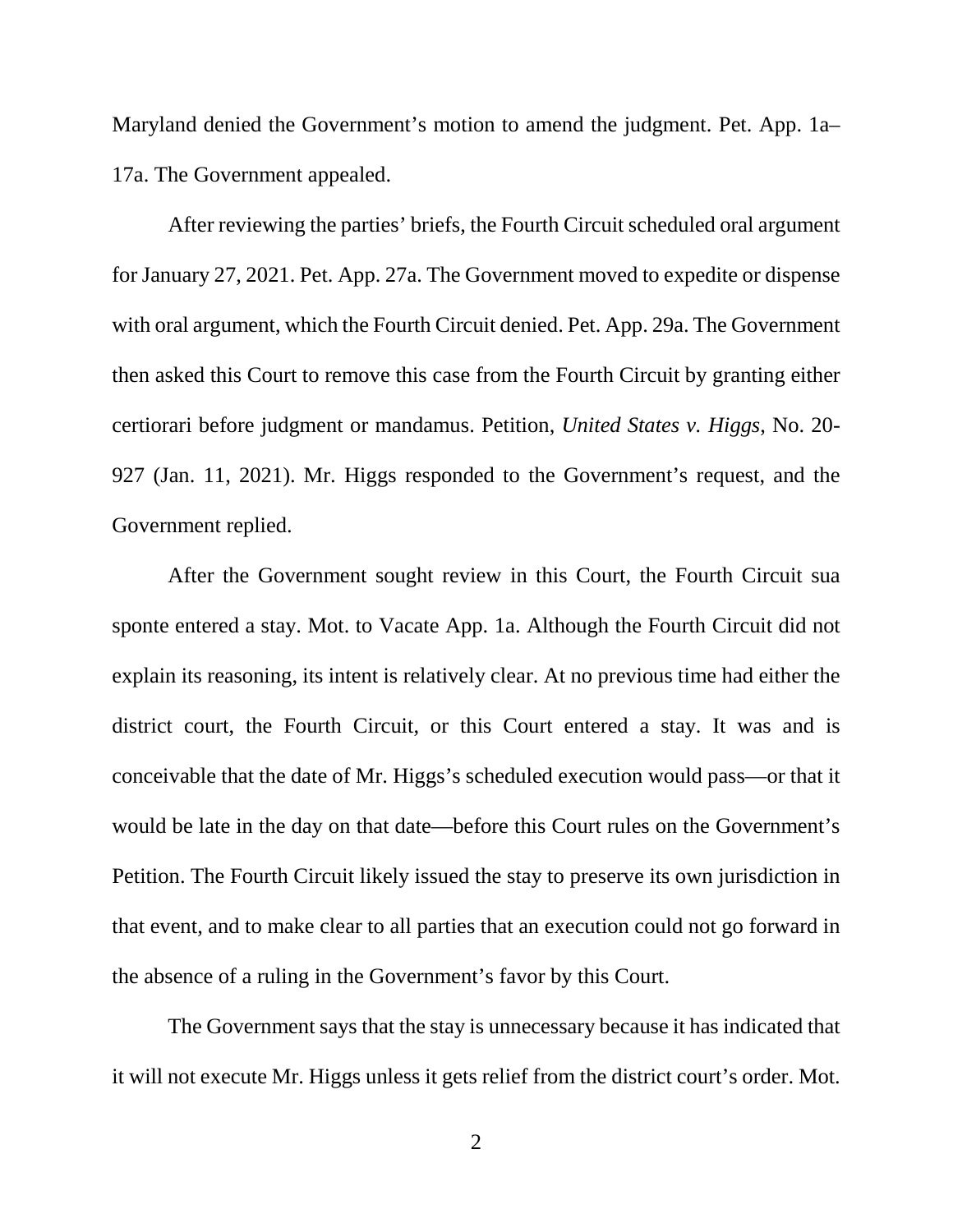to Vacate 2, 4–5. Of course, this may be clearer to counsel for the Government than to the Fourth Circuit or, for that matter, to the Federal Bureau of Prisons officials who would be charged with carrying out an execution. Moreover, if the Government's representations are accurate, then as of now the Fourth Circuit stay order does no harm to the Government or to anyone else. To the contrary, it adds the belt of a court order to the suspenders of the Government's assurance that it will not proceed with an execution as long as the district court's order is in place. In the absence of harm to the Government, there is no reason to vacate the stay.

The real question before this Court consists of the merits of the issues that have been briefed with respect to the Government's Petition in No. 20-927. The Court should focus on those issues and put the stay question to the side. As long as the district court order remains in place, the Fourth Circuit stay order should also remain in place.

There is a further reason why this Court should not act now on the Government's Motion. The obvious goal of the Government's Petition in No. 20- 927 is to execute Mr. Higgs on January 15. But there is a wide range of actions that this Court can take in response to the Petition, not all of which would decide the merits—for example, granting certiorari before judgment but requiring expedited briefing on the merits. Vacating the stay in conjunction with such an order (or in